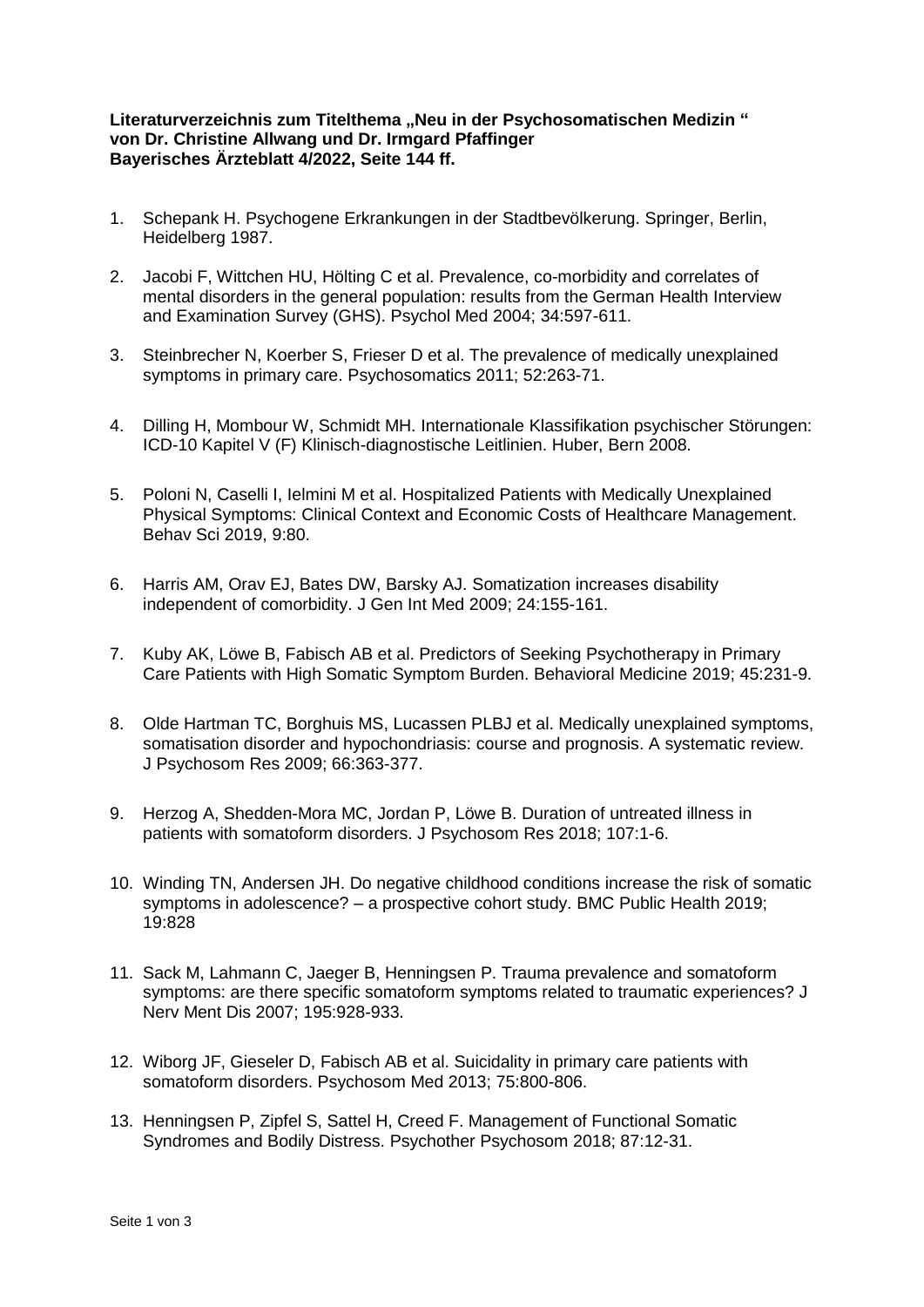- 14. Roenneberg C, Sattel H, Schaefert R et al. Clinical practice guideline: Functional somatic symptoms. Dtsch Arztebl Int 2019; 116:553-560.
- 15. Kapfhammer HP. Somatoforme Störungen. In: Gründer G, Benkert O (Hrsg): Handbuch der Psychopharmakotherapie. Springer, Heidelberg, 2012:949-962.
- 16. Fallon BA. Pharmacotherapy of somatoform disorders. J Psychosom Res 2004; 56:455- 460.
- 17. Destatis 2021. https://www.destatis.de/DE/Themen/Gesellschaft-Umwelt/Gesundheit/Todesursachen/Tabellen/sterbefaelle-herz-kreislauf-erkrankungeninsgesamt.html; Stand 10.02.2022.
- 18. Albus C, Waller C, Fritzsche K et al., Bedeutung von psychosozialen Faktoren in der Kardiologie – Update 2018. Kardiologe 2018: 312-331. Doi:10.1007/s12181-018-0271-4
- 19. Levine GN, Cohen BE, Fleury J et al. Psychological Health, Well-Being, and Mind-Heart-Body Connection. A Scientific Statement from the American Heart Association. Circulation 2021; 143: 00-00. Doi:10.1161/CIR.0000000000000947
- 20. Suglia SF, Koenen KC, Boynton-Jarrett R et al. Childhood and adolescent adversity and cardiometabolic outcomes: a scientific statement from the Amreican Heart Assiciation. Circulation 2018; 137:e15-e28.doi:10.1161/CIR.00000000000000536
- 21. Akosile W, Colquhoun D, Youg R et al. The association between post-traumatic stress disorder and coronary artery disease: a meta-analysis. Australas Psychiatry 2021; 26:524-530.doi:10.1177/1039856218789779
- 22. Hung MY, Mao CT, Hung MJ et al. Coronary artery spasm as related to anxiety and depression: a nationwide population-based study. Psychosom Med 2019; 81:237- 245
- 23. Bandelow B, Wiltink J, Alpers GW, Benecke C et al. Deutsche S3-Leitlinie Behandlung von Angststörungen 2014. [www.awmf.org/leitlinien.html](http://www.awmf.org/leitlinien.html)
- 24. McDowell CP, Dishman RK, Gordon BR, Herring MP. Physical Activity and Anxiety: A Systematic Review and Meta-analysis of Prospective Cohort Studies. Am J Prev Med 2019; 57:545-556.
- 25. Jacquet-Smailovic M, Tarquinio C, Alla F et al. Posttraumatic Stress Disorder Following Myocardial Infarction: A Systematic Review. J Trauma Stress 2021; 34:190-9.
- 26. Maercker A, Hecker T, Augsburger M, Kliem S. ICD-11 prevalence rates of posttraumatic stress disorder and complex posttraumatic stress disorder in a German nationwide sample. J Nerv Ment Dis 2018; 206:270-76.
- 27. Maercker A, Schützwohl M. Erfassung vor psychischen Belastungsfolgen: Die Impact of Event Skala – revidierte Version (IES-R). Diagnostica 1998; 44:130-41.
- 28. Felding SU, Mikkelsen LB, Bach B. Complex PTSD and personality disorder in ICD-11: when to assign one or two diagnoses? Australasian Psychiatry, 2021;29(6):590-594. doi[:10.1177/10398562211014212](https://doi.org/10.1177/10398562211014212)